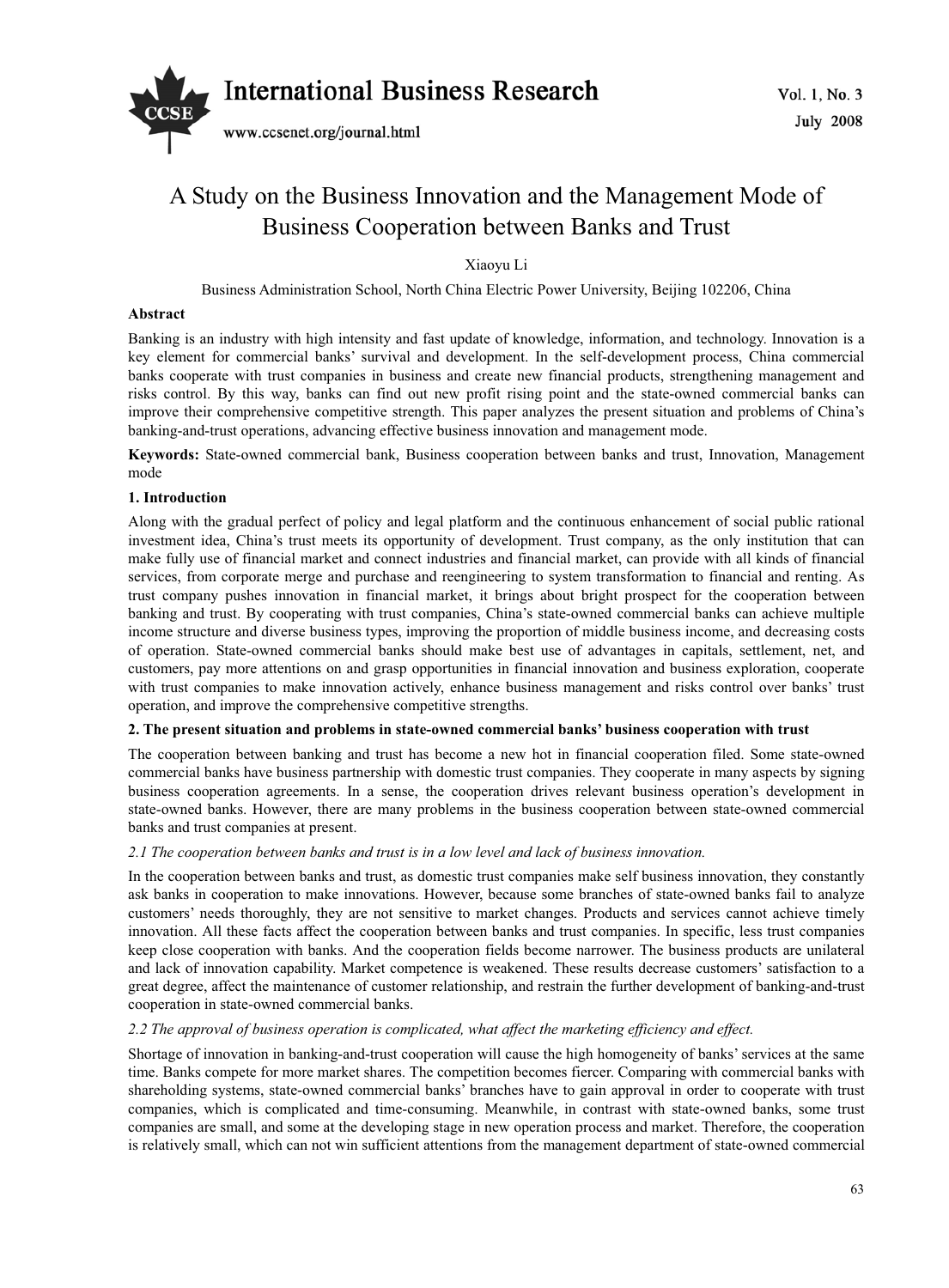banks. As a result, the approval will consume more time. However, market opportunity does not wait there, plus the branches of state-owned banks can not reply for their customers clearly and timely, what will affect the competence of cooperation business between state-owned commercial banks and trust companies. As a result, trust companies may lose their customers.

## *2.3 Lack of specialized marketing team and sufficient talents.*

Banking-and-trust cooperation covers a large scope and needs strong specialization. Therefore, workers of state-owned commercial banks who are engaged in banking-and-trust cooperation should not only possess skilled marketing techniques but also grasp sufficient specialized knowledge concerning banking assets, debts, middle business field, trust industry, trust products, laws and regulations. Because of insufficient training for relevant business operations, knowledge, and techniques, state-owned commercial banks can not find out enough qualified marketing workers for the banking-and-trust cooperation at present. In a short period, specialized talents are in short.

## **3. The product innovation for state-owned commercial banks' cooperation with trust**

The key of product innovation for state-owned commercial banks' cooperation with trust lie in banks' complete understanding toward trust and whether banks achieve an optimal organic combination with trust needs. State-owned commercial banks should make full use of self advantages. As state-owned commercial banks advance product integration schemes for trust companies, they should make researches on the products cooperation and innovation and apply them to the cooperation, exploring new financial products that meet the market needs.

## *3.1 Trust plan can help state-owned commercial banks to deal with their bad assets properly.*

The high bad assets have troubled state-owned commercial banks for a long time. Trust and market principles provide possibilities of dealing with mortgage assets properly. China's state-owned commercial banks can make best use of trust companies advantages in flexible operation forms, diverse business ways, and rich products and tools to attract market capitals to participate in dealing with bad assets by means of trust. With the banking-and-trust cooperation mode, banks can turn their preferential right to benefit to investors, which can help banks to gain returns from partial assets, improving the effect of asset disposition. Meanwhile, because banks still have the subordinated right to benefit. Therefore, they can enjoy complete right even though they have already realized their preferential right to benefit

# *3.2 Make best use of advantages in scale and net and enlarge the middle business cooperation field between banks and trust.*

In contrast with small- and medium-sized commercial banks, state-owned commercial banks possess evident advantages in settlement net, operation network, and electronic level. By enhancing middle business operation cooperation with trust companies, state-owned commercial banks can effectively enlarge income resources from middle business operation. The cooperation concerns three aspects, namely settlement, agent, and card. In the aspect of settlement, banks can provide with agent services for trust companies in self-owned capitals' settlement and transfer. Besides, banks can use cash management products to help trust companies achieve the effective setting of accounts and the unified management of capitals. In the aspect of agent, banks can provide with agent service for trust plan's capital payment operations and trust loans' interest payment operations. At the same time, banks can rely on trust companies' wide customer resources to develop credit card business.

## *3.3 Develop cooperation in credit assets' transfer business and improve the liquidity of banks' credit assets.*

Many problems exist in the credit assets transfer between banks. The most important one is the bargainer's loss of customers. The participation of trust companies in the credit assets' transfer market can rightly satisfy banks' strong desire for sustaining customer sources. In specific, it includes "buy-out operation" and "repurchase operation". In the buy-out operation, banks transfer the credit right to trust companies. As loans are terminated, borrowers will return principals and interests to trust companies. In the repurchase operation, banks take credit assets as mortgage to realize a short-term transaction of capital. By cooperating with trust companies in credit asset transfer, banks can improve their asset structure, adjust the assets-liabilities ratio, avoid capitals' liquidity risks, and create new profit rising point. For trust companies, loans transferred by banks are mostly better assets that can generate expected profits.

## *3.4 Enhance trust cooperation in accounts receivable and decrease loan risks.*

The trust of accounts receivable is a kind of new-developed banking-and-trust cooperation product that benefit the bank, the trust company, and the enterprise at the same time. In detail, the enterprise is the trust settler, the trust company the trustee, and the bank the trust beneficiary. The three sides sign trust contract. The enterprise grants accounts receivable to the trust company. The trust company is responsible for supervising the enterprise to take accounts receivable back. The return to accounts receivable belongs to the bank. At the same time, the bank signs a loan contract with the enterprise and provides with loans for the enterprise. For the bank, this banking-and-trust cooperation mode can improve the loan safety. The independent character of trust assets separates accounts receivable from cooperate assets. No matter what problems the enterprise will have, the bank still possess the return to the accounts receivable, which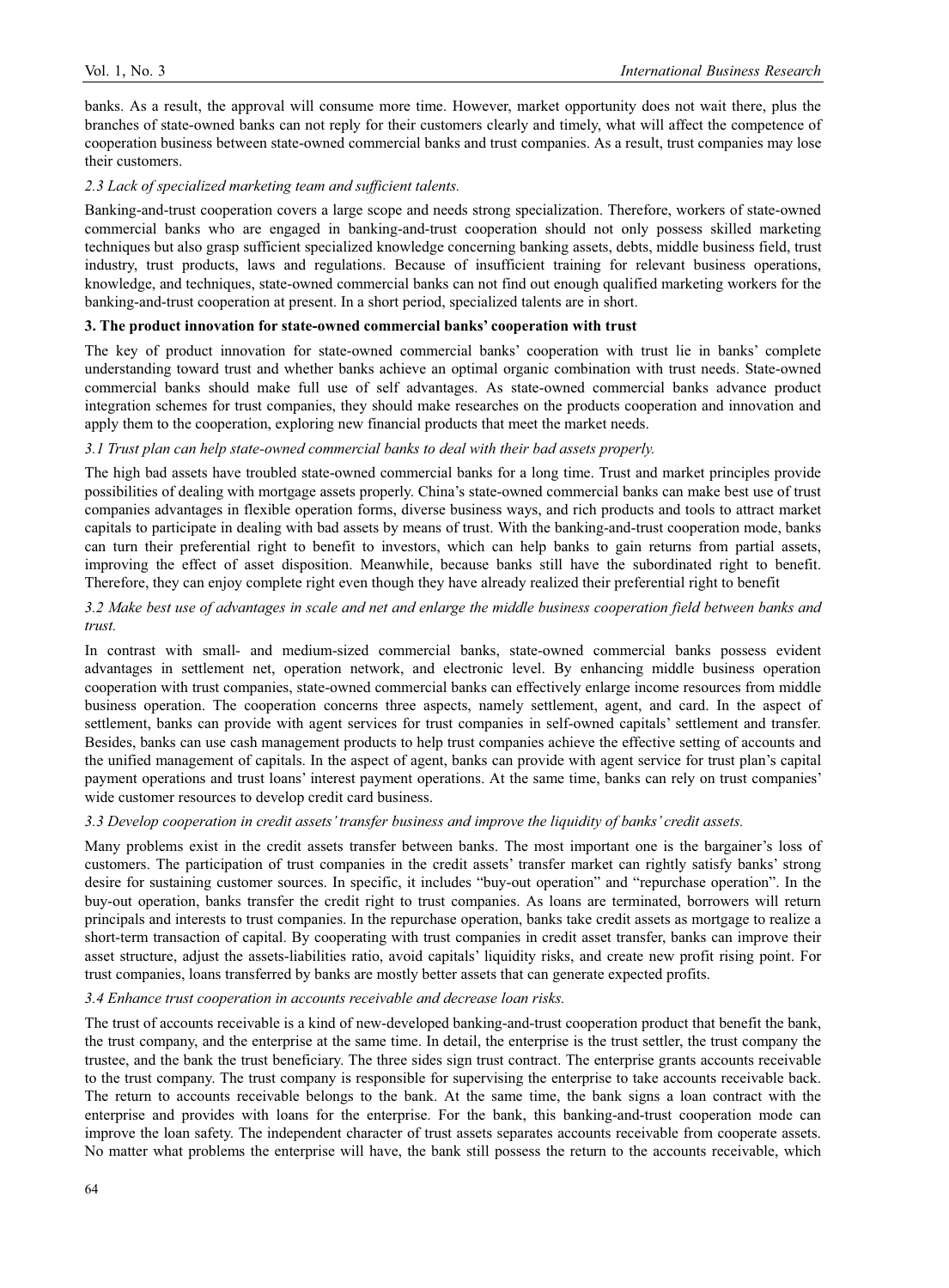## guarantees the safety of bank's loans.

#### *3.5 Enhance the share of customer sources and project sources and realize the advantage complement*

Because of local elements and government background, trust companies can easily obtain better projects and have powerful customers. State-owned commercial banks can emphasize on sharing customer resources and project resources with trust companies, by which they can realize the advantage complement and the mutual development.

# **4. The development strategy and management mode for state-owned commercial banks developing bankingand-trust business**

The general development strategy for state-owned commercial banks include: take detailed researches on characters of trust, insist on principle of emphasizing both business exploration and risks defense, exert the general advantages of state-owned banks completely, grasp market opportunities fully, develop long-term and strategic cooperation with trust companies that have strong comprehensive powers, high management levels, and great market influences, take the share of customer resources as the way, and product innovation the motive, work hard to explore banking-and-trust business market. In persisting in the general strategy, state- owned commercial banks should combine it with relevant flexible mechanism together to ensure that the innovation mechanism can stay in a best state under numerous uncertainties.

## *4.1 Emphasize on the communication and relation with industrial supervision department and make researches on relevant policies and laws.*

At present, the law of trust is on the way of gradual perfection. State-owned commercial banks must especially pay more attentions on communicating with industrial supervision department and make researches on policies in advance. And the researches should have a sense of prediction, flexibility, and sensitivity. Besides, the state-owned commercial banks should regulate their product operation mode continuously and adjust their product design ideas and marketing strategy. Meanwhile, they must transfer the trends of trust, the statistical data, and the self-restrained supervision measures to the branches in time.

# *4.2 The top management level should provide with timely and proper directions for the banking-and-trust cooperation in order to perfect the three-level associated marketing system.*

Base on researches and analyses on trust policies and market changes, the top management level of the state-owned commercial bank should study the grave problems emerged in the cooperation with trust companies carefully and make up a proper marketing scheme for the whole bank, guiding the exploration of banking-and-trust cooperation. For the core customers, the bank can adopt the three-level (namely the head offices, the local banks, and the branches) associated marketing, applying a dynamic management. Set up customer manager teams and implement the chief customer manager system. Perfect the business coordination mechanism. Construct a rule of business coordination conference in which the marketing sector serves as the leader and other relevant sectors participate. For customers' needs, they should give timely response and solve them properly. Exert state-owned commercial banks' comprehensive advantages and effectively improve market competence and business response capability.

## *4.3 Segment the market and implement the differentiated marketing strategy.*

Commercial banks should insist on the principle of taking customers as the core. Segment the customer market further. Design personalized marketing strategy and implement differentiated marketing strategy. According to trust companies' capital strengths, operations, management, business innovation, market exploration, corporate image, and other indicators, the banks can classify the trust companies into strategic cooperation type, the core cooperation type, the common cooperation type, and the prudent cooperation type. Implement a core marketing for the trust company that has strong capital strengths, nice operations, effective management, powerful production innovation, better corporate image, and excellent market exploration ability, and meet its needs overall. At the same time, pay more attentions on banking-and-trust product innovation and development. Integrate trust companies' research and development resources with commercial banks' comprehensive advantages together. Master the market changes. Produce new products constantly. Develop the banking-and-trust cooperation to a deeper and larger degree.

## *4.4 Constitute a perfect regulation system, emphasize on empowerment management, and make efforts to defend risks.*

Because trust companies have relatively powerful innovation capability, they demand for more banking-and- trust cooperation products, what increases difficulties for empowerment. Therefore, state-owned commercial banks should set up relevant credit assessment system to defend risks. In special, a pre-warning system is necessary to response to diverse needs that may bring about risks because of informal and abnormal behaviors.

## *4.5 Perfect the internal evaluation and encouragement mechanism, and implement the banking-and-trust business' customer manager system.*

State-owned commercial banks should popularize the banking-and-trust business' customer manager system in the whole country. For the qualified trust company, they should arrange the chief customer manager and construct a